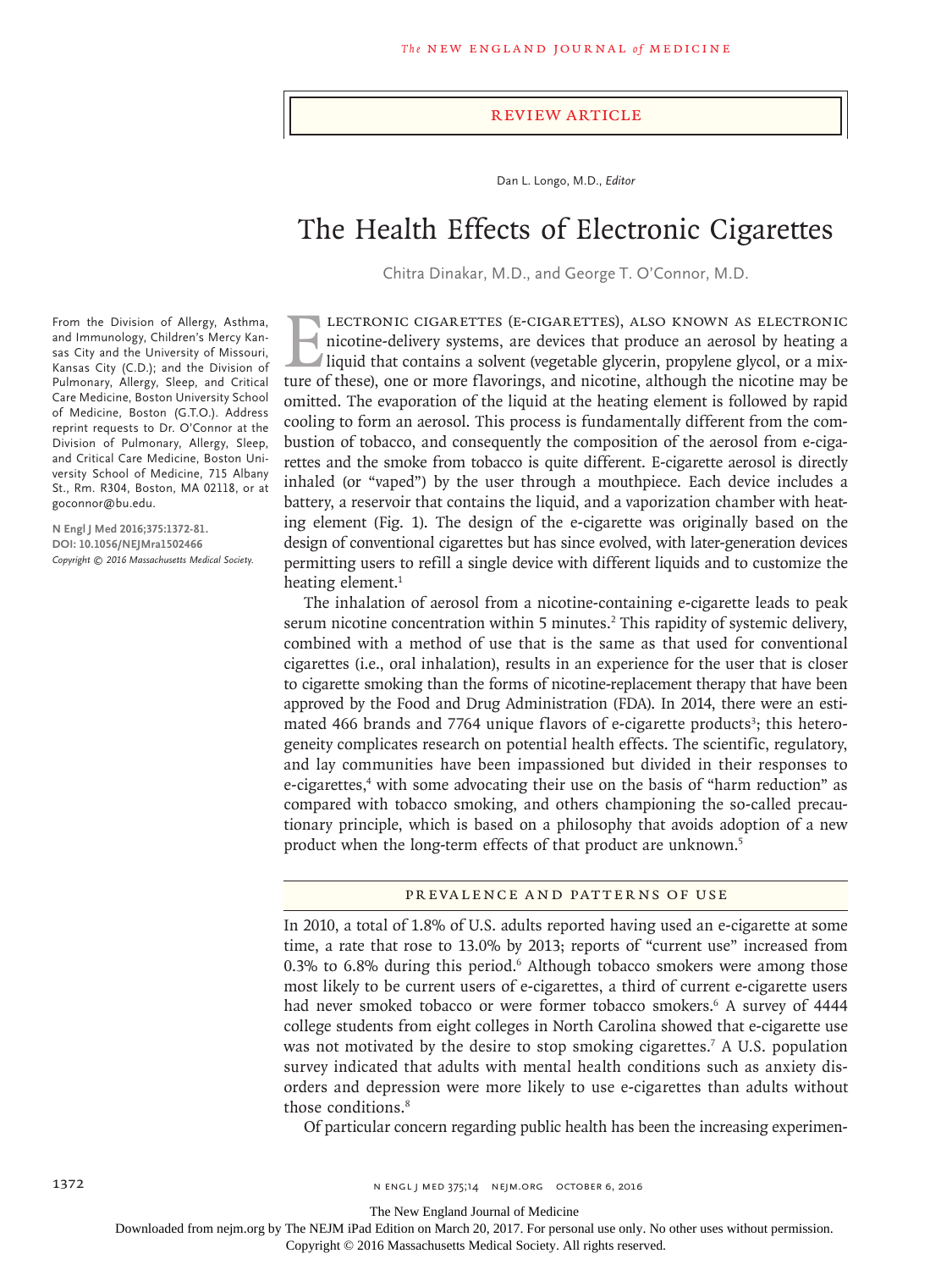tation with and use of e-cigarettes among persons younger than 18 years of age. In 2013, an estimated 263,000 middle-school and high-school students who had never smoked a conventional cigarette reported having used e-cigarettes.<sup>9</sup> In this age group, e-cigarette use continues to increase, with 16% of high-school students in 2015 reporting any use within the preceding 30 days, whereas conventional cigarette smoking declined through 2014 and then remained unchanged in 2015.10 Recent data suggest that e-cigarette use by youths of high-school age may be associated with an increased risk of subsequent tobacco smoking.<sup>11</sup> A limitation of these reports is the variability in the definitions of "current" use of e-cigarettes and the potential misclassification of regular use and infrequent experimentation.

The reasons for the increasing use of e-cigarettes by minors (persons between 12 and 17 years of age) may include robust marketing and advertising campaigns that showcase celebrities, popular activities, evocative images, and appealing flavors, such as cotton candy. E-cigarettes are marketed on the Internet and social media outlets<sup>12</sup> and are increasingly advertised on television and radio and in shopping malls and print media. In the United States, the exposure of minors to television advertisements for e-cigarettes increased 256% between 2011 and 2013, with as many as 24 million minors exposed to these advertisements in 2013.<sup>13</sup> National survey data suggest an association between exposure to e-cigarette advertising and the use of these products among students in middle school and high school.<sup>14</sup>

Although the sale of e-cigarettes is prohibited in some countries, it is legal in most, including the United States, where the FDA recently finalized rules for the regulation of e-cigarettes as a tobacco product. The U.S. market for e-cigarettes is now estimated to be worth \$1.5 billion, a number that is projected to grow by 24.2% per year through 2018.15 Global sales are predicted to reach \$10 billion by 2017.16

## E-CIGARETTES AS A SMOKING-Cessation Aid

Reliable data on the efficacy of e-cigarettes as a smoking-cessation aid are limited. Surveys and observational studies, which are inherently subject to reporting bias and confounding, have 12-month, randomized trial that was designed yielded conflicting results.17-20 Few randomized to assess smoking reduction and abstinence in



#### **Figure 1. Typical Second-Generation E-Cigarette.**

Second-generation e-cigarettes are equipped with a "clearomizer" — a clear tube that contains the heating-coil assembly. In this example, silica fiber wicks, which hang freely in the e-liquid within the clearomizer, transport the e-liquid by means of capillary action into the heating coil. (In another design, the wicks reside only inside the heating-coil assembly.) Users can refill the clearomizer with a liquid of their choice, an option that was generally not available in first-generation e-cigarettes. When power is applied, e-liquid is vaporized at the heating coil and condenses to an aerosol as it is drawn through a tube from the heating coil and inhaled through the mouthpiece.

clinical trials on the use of e-cigarettes for smoking cessation have been published to date. In one

n engl j med 375;14 nejm.org October 6, 2016 1373

The New England Journal of Medicine

Downloaded from nejm.org by The NEJM iPad Edition on March 20, 2017. For personal use only. No other uses without permission.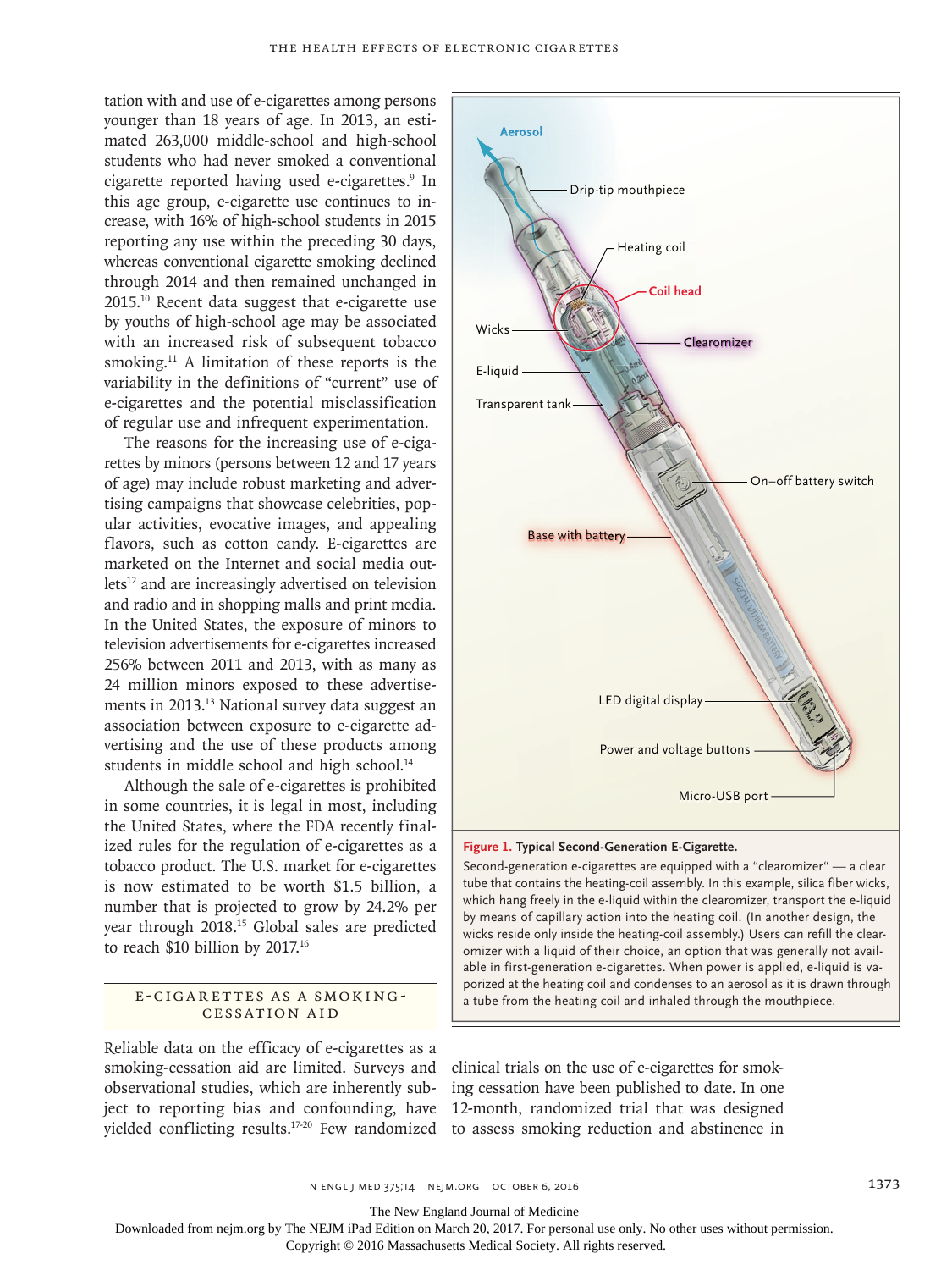300 smokers who did not intend to quit, a popular Italian e-cigarette that delivered nicotine at two strengths (7.2 mg and 5.4 mg per milliliter) was compared with an e-cigarette that did not deliver nicotine. The reduction in the number of conventional tobacco cigarettes smoked per day did not differ significantly between groups.<sup>21</sup> A small randomized trial among conventional cigarette smokers showed that using an e-cigarette reduced craving during short-term abstinence from smoking to a degree similar to that of smoking a conventional cigarette. In this study, cigarette smokers who were randomly assigned to receive e-cigarettes with instructions to use them as often as they wished smoked significantly fewer conventional cigarettes over the ensuing 8 weeks than smokers who did not receive e-cigarettes.22 Another small randomized trial of short duration that involved young adults who were not necessarily contemplating smoking cessation showed that at 3 weeks participants who received nicotine e-cigarettes were smoking fewer conventional cigarettes per day than participants who received nicotine-free e-cigarettes.<sup>23</sup>

In the largest clinical trial to date, 657 smokers in New Zealand were randomly assigned to receive nicotine e-cigarettes (with cartridges containing 10 to 16 mg of nicotine per milliliter), nicotine patches, or non-nicotine e-cigarettes. At 6 months, the verified quit rates were 7.3% with nicotine e-cigarettes, 5.8% with nicotine patches, and 4.1% with non-nicotine e-cigarettes — differences that were not statistically significant. The trial showed that dual use of tobacco cigarettes and e-cigarettes persisted at 6 months at moderately high levels (approximately one third of participants); dual use also occurred among patch users but at lower levels (7%). Abstinence rates were substantially lower than anticipated, which reduced the statistical power to detect differences among the groups.<sup>24</sup>

The efficacy of e-cigarettes as a smokingcessation intervention remains uncertain owing to the limited data available from randomized trials.25 Furthermore, it is difficult to extrapolate the results of studies that used first-generation e-cigarettes to second- and third-generation devices that are more satisfying to users because of changes in aerosol characteristics, nicotine delivery, and the variety of flavors. Recent metaanalyses that have combined data from randomized trials and observational cohort studies have

not shed further light on the efficacy of e-cigarettes as a smoking-cessation aid.<sup>26,27</sup>

## POTENTIAL POSITIVE AND NEGATIVE HEALTH EFFECTS of E-Cigarette Use

The documented and potential health effects of e-cigarette use should be considered in the context of whether the devices are being used in the short term as a cessation aid for tobacco smoking, as a long-term alternative to tobacco smoking, or as a product that nonsmokers of tobacco perceive as less deleterious to health than tobacco cigarettes. In the case of the last use listed, even small risks of adverse health effects may be unacceptable and warrant efforts to curtail use. As a smoking-cessation aid or an alternative to tobacco use, however, the risks of e-cigarette use should be compared with those associated with the use of conventional cigarettes and with FDA-approved smoking-cessation treatments, such as nicotinereplacement products, varenicline, and bupropion. As noted above with regard to the value of smoking-cessation studies, the evolution of e-cigarette technology complicates research on the comparative safety of these products.

# **Constituents of Liquids and Aerosols**

Simply stated, the e-cigarette aerosolization process involves heat generated by electric current as it flows through a wire that surrounds a wick saturated with liquid. The composition of the aerosol that is generated depends on the ingredients of the liquid, the electrical characteristics of the heating element, the temperature reached, and the characteristics of the wick. As stated at the beginning of the article, e-cigarette liquids generally consist of vegetable glycerin (also called glycerol), propylene glycol, or a mixture of the two; nicotine in a concentration from 0 to 24 mg per milliliter; and flavorings. Vegetable glycerin and propylene glycol, along with many of the flavorings included in e-cigarette liquids, are commonly used as food additives and are considered to be safe for oral ingestion; however, data on the safety of long-term inhalation of these substances are limited to studies in animals (e.g., a study in rodents of inhaled glycerol that led to the development of localized, mild squamous metaplasia of the upper airways $^{28}$ ), are based on exposures that are quite different from

The New England Journal of Medicine

Downloaded from nejm.org by The NEJM iPad Edition on March 20, 2017. For personal use only. No other uses without permission.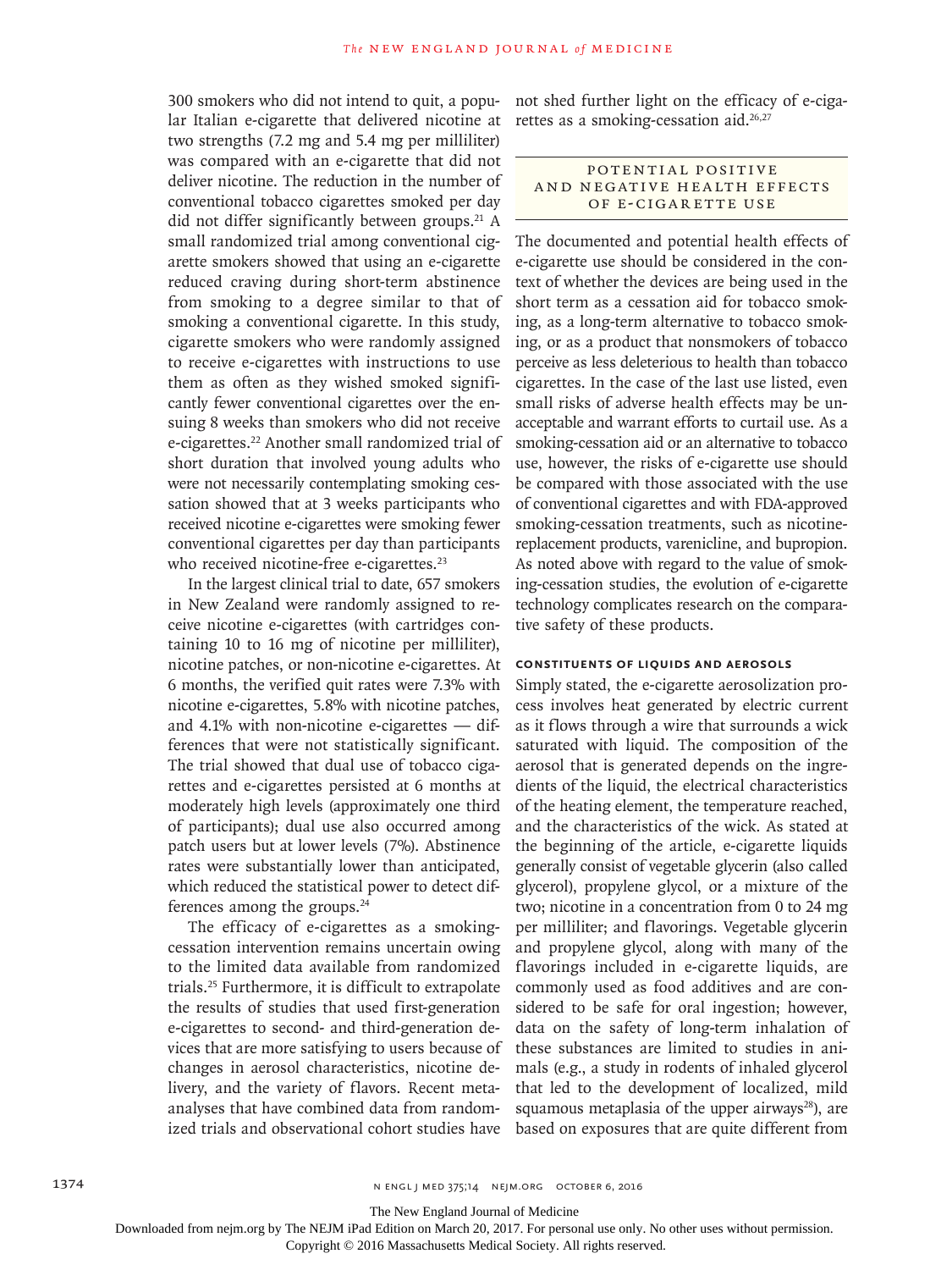those associated with e-cigarettes (e.g., upper and lower respiratory symptoms and reduced lung function associated with exposure to the propylene glycol in theatrical smokes and fogs $29$ ), or are unavailable (e.g., because many flavorings have not been analyzed).

Analyses of commercially available e-cigarette liquids and aerosols with the use of gas or liquid chromatography coupled to mass spectroscopy have revealed the presence of constituents other than the listed ingredients (Table  $1$ ).<sup>30-37</sup> These compounds were generally found in concentrations lower than those associated with toxicity in foods or oral pharmaceuticals, although some products have had high enough levels to raise concerns about safety.30 One study showed that e-cigarette liquids from a particular manufacturer contained higher levels of ethylene glycol than glycerol or propylene glycol, which was probably a reflection of inappropriate manufacturing practices; ethylene glycol has not been approved for use in any product intended for human consumption.<sup>38</sup>

Many of the liquid flavorings in e-cigarettes are aldehydes, which in some cases are present in concentrations sufficient to pose risks owing to the irritant characteristics of these compounds.<sup>39</sup> Sweet-flavored e-cigarette liquids often contain diacetyl, acetyl propionyl, or both.<sup>40</sup> These flavorings are approved for use in foods but have been associated with respiratory disease when inhaled during manufacturing processes.<sup>41</sup> Some e-cigarette liquids are flavored with tobacco extracts, and these may contain tobacco-specific nitrosamines, nitrates, and phenol, $42$  although in far lower concentrations than those found in tobacco products.42

The constituents of the aerosol generated by e-cigarettes<sup>33-37</sup> (Table 1) and inhaled by the user are more directly relevant to health than the ingredients of e-cigarette liquids. The nicotine contained in the aerosol from 13 puffs of an e-cigarette in which the nicotine concentration of the liquid is 18 mg per milliliter has been estimated to be similar to the amount in the smoke of a typical tobacco cigarette, which contains approximately 0.5 mg of nicotine.<sup>33</sup> The concentration of formaldehyde inhaled in mainstream e-cigarette aerosol has been estimated to be approximately 400  $\mu$ g per cubic meter in a typical secondgeneration e-cigarette. This concentration is greater than the 30-minute short-term average

| Table 1. Constituents of Liquids and Aerosols<br>in E-Cigarettes.                                                                                    |
|------------------------------------------------------------------------------------------------------------------------------------------------------|
| Liquids <sup>30-32</sup>                                                                                                                             |
| Listed ingredients                                                                                                                                   |
| Glycerol                                                                                                                                             |
| Propylene glycol                                                                                                                                     |
| Nicotine                                                                                                                                             |
| Other compounds detected                                                                                                                             |
| Acetone                                                                                                                                              |
| Acrolein                                                                                                                                             |
| 1,3-Butadiene                                                                                                                                        |
| Cyclohexane                                                                                                                                          |
| Diethylene glycol                                                                                                                                    |
| Ethylene glycol                                                                                                                                      |
| Ethanol                                                                                                                                              |
| Formaldehyde                                                                                                                                         |
| Tobacco alkaloids (nornicotine, myosmine, and<br>anabasine have been detected in some products,<br>although tobacco was not listed as an ingredient) |
| Aerosols33-37                                                                                                                                        |
| Listed ingredients                                                                                                                                   |
| Glycerol                                                                                                                                             |
| Propylene glycol                                                                                                                                     |
| Nicotine                                                                                                                                             |
| Other compounds detected                                                                                                                             |
| Acetaldehyde                                                                                                                                         |
| Acetone                                                                                                                                              |
| Acrolein                                                                                                                                             |
| Formaldehyde                                                                                                                                         |
| N'-nitrosonornicotine (NNN)                                                                                                                          |
| 4-(Methylnitrosamino)-1-(3-pyridyl)-1-butanone (NNK)                                                                                                 |
| Metals (cadmium, lead, nickel, tin, copper)                                                                                                          |
| Toluene                                                                                                                                              |
|                                                                                                                                                      |

limit for continuous exposure that was established to prevent sensory irritation in the general population,<sup>33</sup> although intermittent and continuous exposures cannot be compared directly. Although the concentration of carbonyl compounds such as formaldehyde found in e-cigarette aerosol is substantially lower than that in the smoke from tobacco cigarettes, this concentration is elevated when the voltage used to generate the aerosol is elevated (4.8 to 5.0 V vs. 3.0 V).43,44 However, it has been argued that this high-voltage scenario is not realistic because the aerosol generated in a laboratory by means of coil

The New England Journal of Medicine

Downloaded from nejm.org by The NEJM iPad Edition on March 20, 2017. For personal use only. No other uses without permission.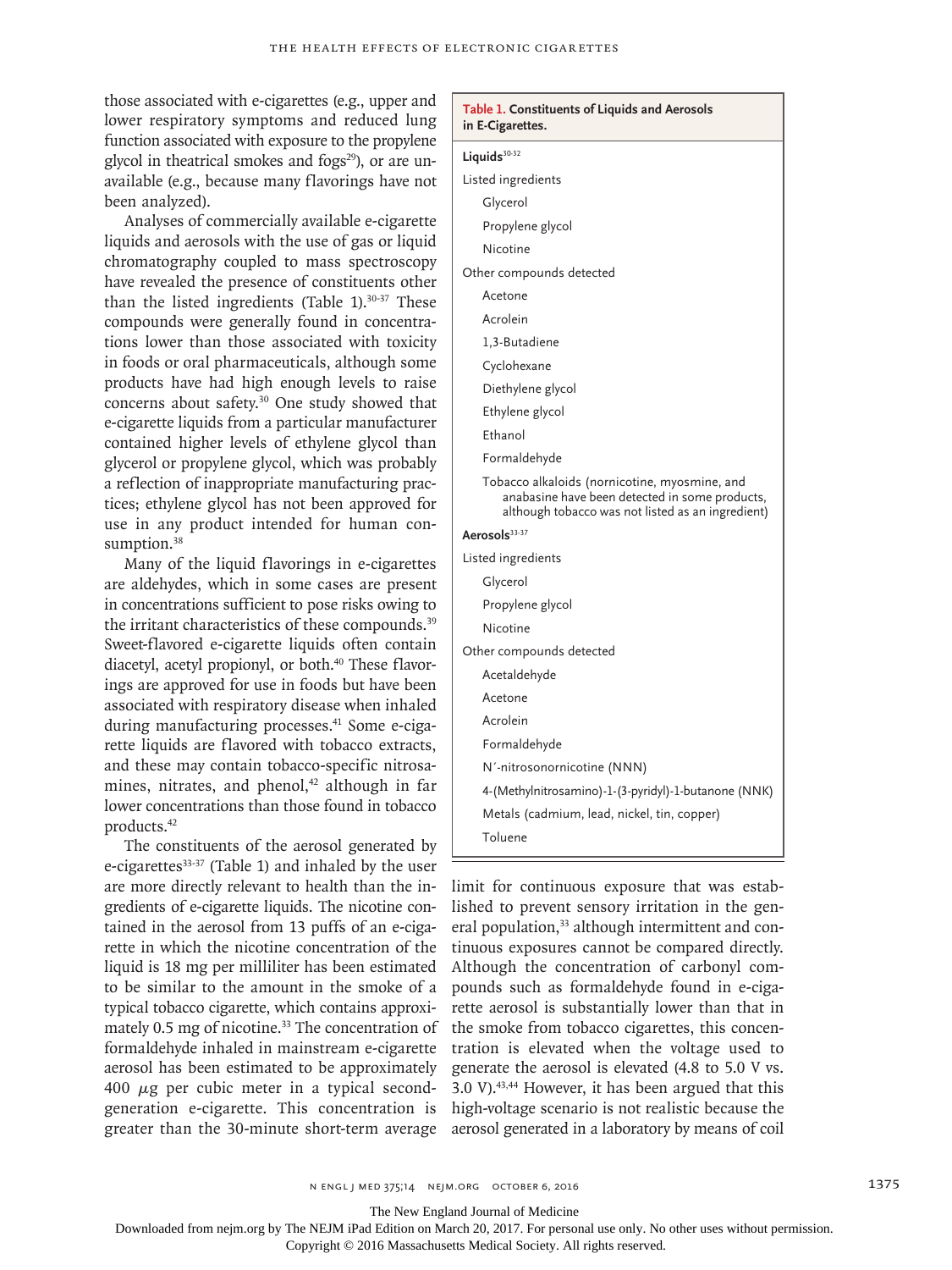overheating is so harsh that it would be avoided by users.45 Another laboratory study showed that e-cigarette aerosol and the smoke from tobacco cigarettes contained similar amounts of reactive oxygen species and that the size of the particles distributed in e-cigarette aerosol was in the respirable range that leads to small-airway or alveolar deposition, with a mass median aerodynamic diameter of 1.03  $\mu$ m.<sup>37</sup> However, the composition of the particles in e-cigarette aerosol differs from that of the particles in tobacco smoke and outdoor air pollution.

Overall, studies of potentially toxic substances in e-cigarette aerosol have shown that a number of such substances are present, including some known or suspected carcinogens, such as formaldehyde and acetaldehyde, although these compounds are found in substantially lower concentrations in e-cigarette aerosol than in the smoke from tobacco cigarettes when excess voltage in e-cigarettes is avoided. There is a large degree of variability in user exposure to these aerosol constituents across devices, e-cigarette liquids, and patterns of e-cigarette use.

# **Biologic Effects in In Vitro Systems and In Vivo Studies in Animals**

Research on the biologic effects of e-cigarette liquids and aerosols is still nascent. The data that are currently available allow for an estimation of the potential risks of e-cigarette adoption by nonsmokers and of the potential for risk reduction among persons who switch from tobacco cigarettes to e-cigarettes. Some investigators have approached this issue by exposing cell cultures to liquids, aerosol extracts, or aerosols from e-cigarettes<sup>46-56</sup> (Table 2). The heterogeneity of the in vitro systems and e-cigarette products used in these studies makes it difficult to synthesize the findings, but it appears that e-cigarette aerosols can have biologic effects on a variety of human cell types, including airway epithelium and lung endothelium, with some direct comparison studies suggesting that e-cigarettes may be less toxic to cells than tobacco cigarettes.

In vivo studies in animals can provide insights into the biologic effects of exposure to e-cigarette aerosol that cannot be studied in humans. However, the relevance of the findings from animal studies to human health must be considered with caution given the differences in species and in the comparability of the doses and the timing of exposure in laboratory animals with actual human exposure. In addition, none of the studies initially exposed animals to smoke from tobacco cigarettes and then randomly assigned them either to continued exposure to tobacco smoke or to e-cigarette aerosol in order to obtain insights into the biologic effects of switching from tobacco to e-cigarettes.

The short-term exposure of mice to the inhalation of nebulized, nicotine-containing liquid from e-cigarettes was associated with lung inflammation and systemic and pulmonary oxidative stress accompanied by alterations in the functioning of the endothelial barrier of the lung.57 In another study, mice exposed to e-cigarette aerosol had diminished levels of glutathione, which is critical to maintaining cellular balance in oxidation–reduction reactions, and increased levels of proinflammatory cytokines in the lungs.<sup>58</sup> A third study in mice revealed that short-term exposure to cigarette smoke caused lung injury characterized by albumin leak, oxidant stress, and apoptosis that did not occur after exposure to e-cigarette aerosol.<sup>59</sup> In a study comparing mice that were exposed to e-cigarette aerosol for 4 weeks with mice that were not exposed, exposed mice had higher levels of inflammatory cytokines in bronchoalveolar lavage fluid than unexposed mice.56 In a study in mice in which allergic airway disease was induced by sensitization and reexposure to ovalbumin, the intratracheal instillation of e-cigarette liquid containing nicotine led to increases in airway inflammation, airway hyperresponsiveness, and the production of Th2 cytokines and ovalbumin-specific IgE.<sup>60</sup>

Some in vivo studies suggest mechanisms by which e-cigarettes could increase the risk of respiratory infection. Mice exposed to e-cigarette aerosol for 2 weeks had a statistically significant increase in oxidative stress and moderate macrophage-mediated inflammation.<sup>61</sup> The mice also had significantly impaired pulmonary bacterial clearance as compared with mice exposed only to ambient air after intranasal infection with *Streptococcus pneumoniae,* an effect that was due partially to reduced phagocytosis by alveolar macrophages. In response to infection with the influenza A virus, the mice exposed to e-cigarette aerosol had higher viral titers in the lungs and higher rates of virus-induced illness and death than the unexposed mice. In a study of pneumonia in mice,56 ex vivo exposure of *Staphy-*

The New England Journal of Medicine

Downloaded from nejm.org by The NEJM iPad Edition on March 20, 2017. For personal use only. No other uses without permission.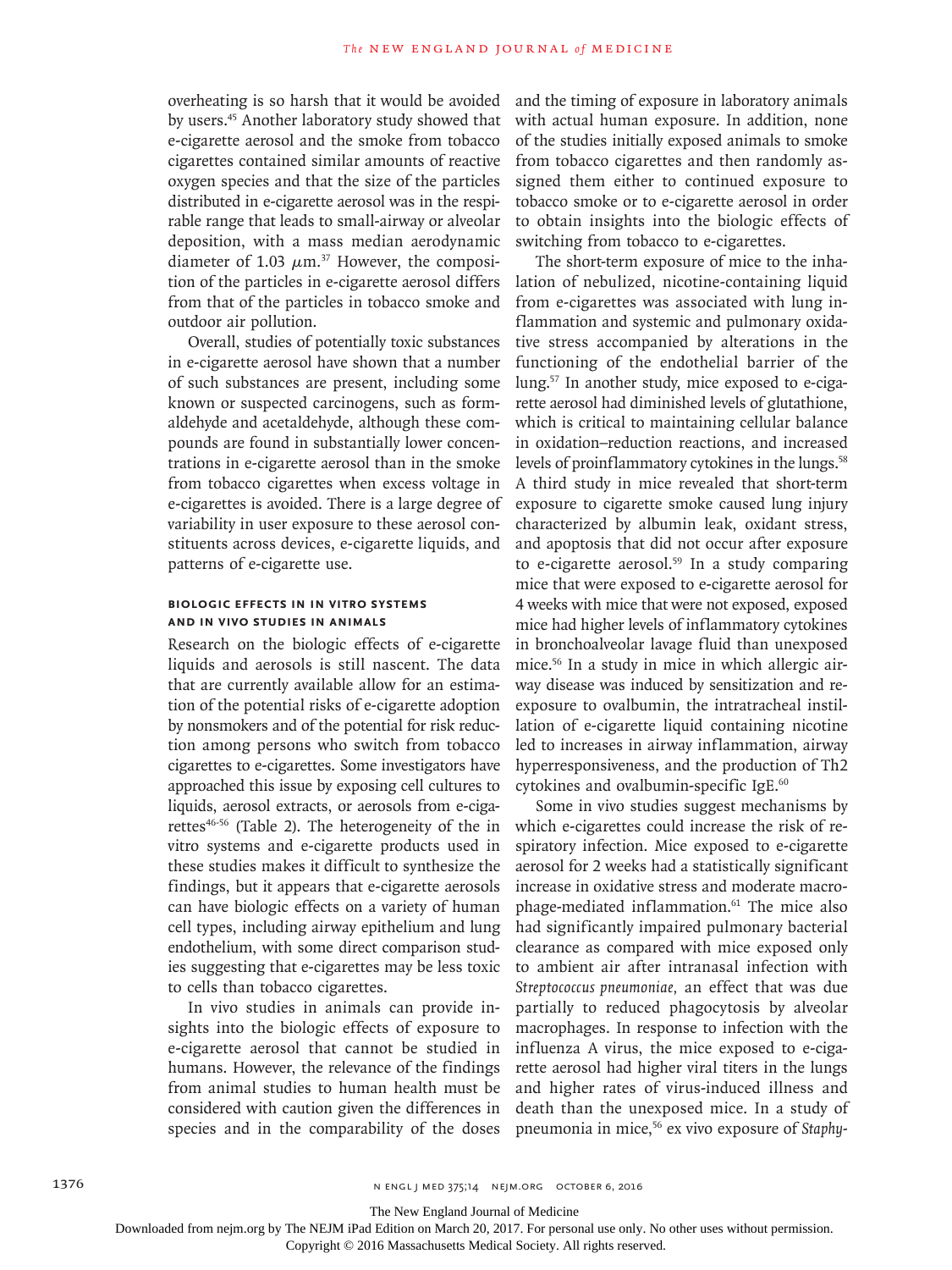|                                    | Table 2. In Vitro Studies of the Biologic Effects of E-Cigarette Liquids and Aerosols. |                                                                                                                                           |                                                                                                       |                                                                            |
|------------------------------------|----------------------------------------------------------------------------------------|-------------------------------------------------------------------------------------------------------------------------------------------|-------------------------------------------------------------------------------------------------------|----------------------------------------------------------------------------|
| Study                              | Exposure to E-Cigarettes                                                               | Cell Type                                                                                                                                 | Key Findings                                                                                          | Exposure to Tobacco Smoke<br>or Tobacco-Smoke Extract                      |
| Misra et al. <sup>46</sup> *       | Liquid, pad-collected aerosol                                                          | Human alveolar epithelial cell line, hamster ovary No cytotoxic, mutagenic, genotoxic, or<br>cell line, Ames bacterial mutagenicity assay | inflammatory effects                                                                                  | and inflammatory effects from<br>Cytotoxic, mutagenic, genotoxic,<br>smoke |
| Wu et al. <sup>47</sup>            | Nicotine-free liquid                                                                   | Primary human airway epithelial cells                                                                                                     | increased susceptibility to human rhi-<br>Increased production of interleukin-6,<br>novirus infection | Not assessed                                                               |
| Willershausen et al. <sup>48</sup> | Liquid                                                                                 | Human periodontal ligament fibroblasts                                                                                                    | Reduced proliferation                                                                                 | Not assessed                                                               |
| Bahl et al. <sup>49</sup>          | Liquid                                                                                 | Human embryonic stem cells and pulmonary<br>fibroblasts, mouse neuronal stem cells                                                        | Cytotoxicity, with stem cells more suscep-<br>tible than differentiated fibroblasts                   | Not assessed                                                               |
| Romagna et al. <sup>50</sup>       | Aerosol extract added to<br>medium                                                     | Mouse fibroblast cell line                                                                                                                | Cytotoxicity caused by 1 of 21 extracts                                                               | Substantially greater cytotoxic<br>effects from extract                    |
| Farsalinos et al. <sup>51</sup>    | Aerosol extract added to<br>medium                                                     | Cardiomyoblast cell line                                                                                                                  | Cytotoxicity with flavored extracts but not<br>with unflavored extracts                               | Substantially greater cytotoxic<br>effects from extract                    |
| Rubenstein et al. <sup>52</sup>    | Aerosol extract added to<br>medium                                                     | Rat hepatic Kupffer cell line                                                                                                             | Inflammatory response, oxidative stress,<br>cytokine release                                          | Similar effects from extract                                               |
| Cervellati et al. <sup>53</sup>    | Aerosol above culture<br>medium                                                        | Human alveolar epithelial and keratinocyte cell                                                                                           | Decreased cell viability only if flavoring<br>and nicotine included                                   | Similar effects from smoke                                                 |
| Neilson et al. <sup>54</sup> *     | Aerosol (cells at air-liquid<br>interface)                                             | Primary human bronchial epithelial cells                                                                                                  | No effect on cell viability                                                                           | Substantial effects from smoke on<br>cell viability                        |
| Scheffler et al. <sup>55</sup>     | Aerosol (cells at air-liquid<br>interface)                                             | Primary human bronchial epithelial cells                                                                                                  | Reduced cell viability, increased oxidative<br>stress                                                 | Greater effects on cell viability and<br>oxidative stress from smoke       |
| Hwang et al. <sup>56</sup>         | Aerosol (cells at air-liquid<br>interface)                                             | Human alveolar epithelial and keratinocyte cell<br>lines and human alveolar macrophages                                                   | duced antimicrobial activity of macro-<br>Dose-dependent epithelial-cell death, re-<br>phages         | Not assessed                                                               |
| Schweitzer et al. <sup>57</sup>    | Liquid and aerosol extract                                                             | Primary human lung endothelial cells                                                                                                      | Loss of endothelial barrier function, appar-<br>ently caused at least in part by nicotine             | Similar effects from smoke                                                 |
|                                    | * This study was funded by the tobacco industry.                                       |                                                                                                                                           |                                                                                                       |                                                                            |

The New England Journal of Medicine

Downloaded from nejm.org by The NEJM iPad Edition on March 20, 2017. For personal use only. No other uses without permission.

Copyright © 2016 Massachusetts Medical Society. All rights reserved.

#### The Health Effects of Electronic Cigarettes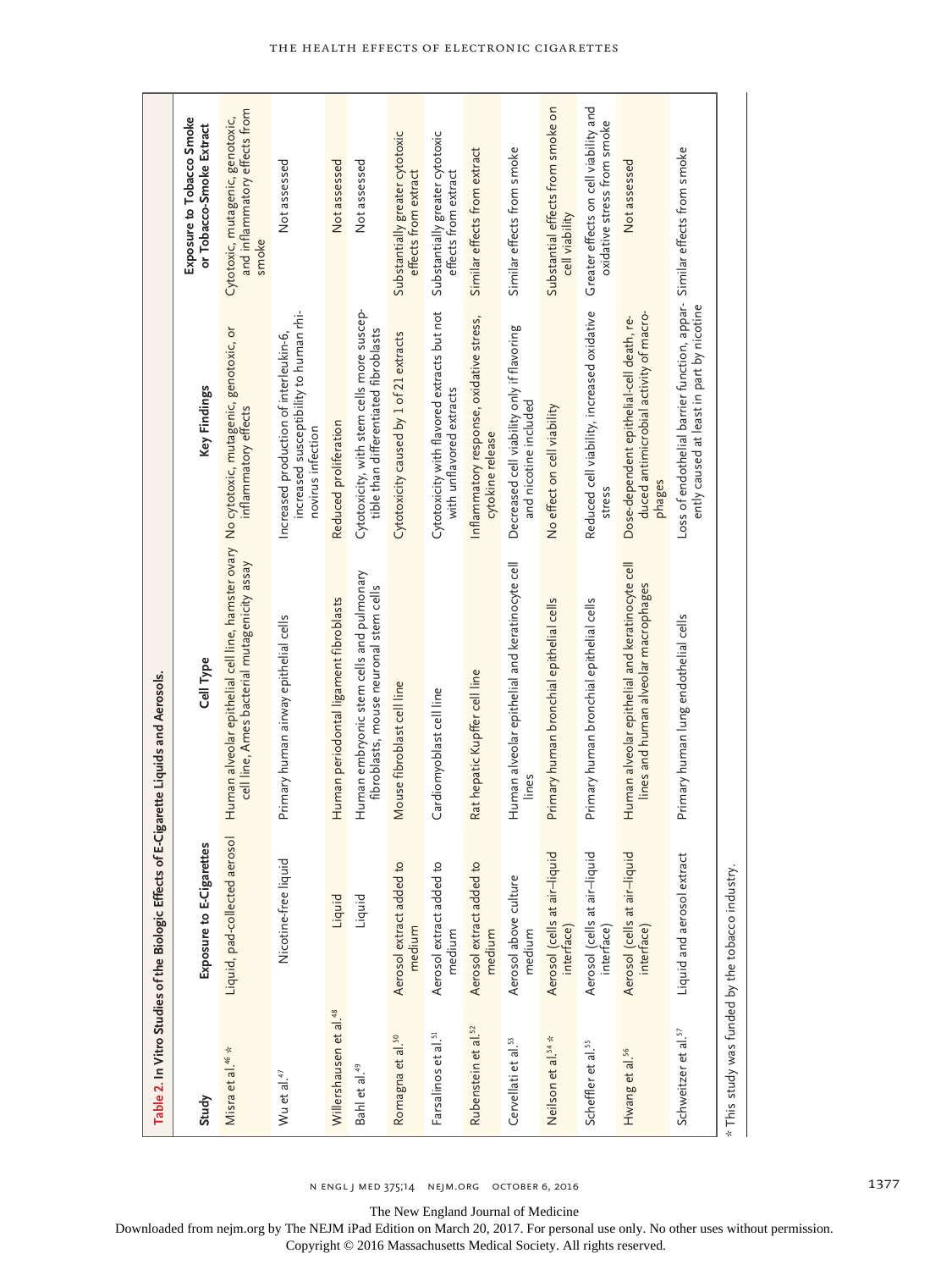*lococcus aureus* bacteria to an extract of e-cigarette aerosol resulted in a more virulent infection, possibly by inducing biofilm formation, invasiveness, and resistance to antimicrobial peptides.

In a study relevant to exposure in early life, neonatal mice were exposed to e-cigarette aerosol with or without nicotine or to ambient air during the first 10 days of life.<sup>62</sup> Mice exposed to the e-cigarette aerosol with nicotine gained less weight during the first 10 days of life than mice exposed only to ambient air. Even after adjustment for body weight, the nicotine-exposed mice had modestly impaired lung growth as compared with control mice. In a study of human embryonic stem cells and of cardiac development in zebrafish, both e-cigarette aerosol and tobacco smoke had some adverse effects on development, but the degree of toxicity and the spectrum of developmental defects were greater with tobacco smoke.<sup>63</sup>

# **Effects on Human Health**

For long-term smokers who are unable to give up cigarette smoking altogether, it is speculated that the use of e-cigarettes rather than tobacco cigarettes may be associated with better shortterm and long-term health outcomes, but clinical and epidemiologic data on health outcomes are not yet available. Two potential hazards related to e-cigarettes are acute toxic effects caused by accidental or intentional ingestion of e-cigarette liquids and physical injury caused by the e-cigarette device. Ingestion of e-cigarette liquids by young children has been reported with increasing frequency,<sup>64</sup> and although the manifestations of nicotine toxicity — such as nausea, vomiting, headache, and dizziness — are usually mild, $65$ the ingestion by a child of a full 10-ml or 20-ml bottle of nicotine-containing e-cigarette liquid may be lethal.<sup>66</sup> A fatal intentional overdose of e-cigarette liquid by means of oral ingestion has been reported in a 24-year-old woman.<sup>67</sup> There have been rare instances of injury caused by the explosion of an e-cigarette device,<sup>68</sup> but it is not clear whether such events resulted from inappropriate use.

Although nicotine-free e-cigarette liquids are available, the use of liquids containing nicotine is much more common. Nicotine has been approved by the FDA for use in smoking cessation in oral form (as gum or a lozenge), transdermal form, and inhaled form (in nasal spray or an oral inhaler) but not in the form of an e-cigarette. Nicotine is addictive, and the use of e-cigarettes by persons who do not use tobacco clearly has the adverse effect of promoting nicotine addiction. Beyond its addictive properties, short-term or long-term exposure to nicotine in adults has not been established as dangerous.<sup>69</sup> Nicotine may have side effects, including gastrointestinal symptoms, headache, palpitations, and local irritation of the skin or oral cavity, $70$  but in a metaanalysis of trials of nicotine-replacement therapy, only nausea appeared to be slightly more common with active therapy than with placebo. $71$ Epidemiologic studies of health outcomes associated with the use of snus, a moist, Swedishstyle version of snuff that delivers nicotine, have revealed no association with the incidence of cancer or myocardial infarction, although associations with death from myocardial infarction and with heart failure have been suggested in individual studies of snus.<sup>72</sup>

Epidemiologic studies indicate that prenatal maternal smoking is associated with adverse cognitive and behavioral consequences for the child<sup>73</sup>; these adverse effects can also be seen in association with smoking during adolescence, a period of developmental vulnerability. Data from studies in animals suggest that the neurotoxic effects of nicotine on the developing brain may play a role in these associations.<sup>74,75</sup> Although all nicotine should be avoided during pregnancy, a large randomized trial of nicotine-replacement therapy versus placebo for pregnant smokers, in which both groups were provided with behavioral support, showed that nicotine-replacement treatment led to reduced smoking in the second trimester and, subsequently, better child development outcomes at 2 years of age.<sup>76</sup> The adverse effects of prenatal exposure to nicotine on lung development have been observed in studies of humans and nonhuman primates.73 In adolescence, nicotine exposure may have effects on the brain that increase susceptibility to dependence on cocaine and other illicit drugs.<sup>77</sup>

The physiological effects of e-cigarette use may be less harmful than those of tobacco smoking. A tobacco-industry study showed that the acute increases in heart rate and blood pressure that followed tobacco-cigarette use were greater than those that followed e-cigarette use.78 Switching from tobacco smoking to e-cigarette use did not appear to be associated with any elevation of

The New England Journal of Medicine

Downloaded from nejm.org by The NEJM iPad Edition on March 20, 2017. For personal use only. No other uses without permission.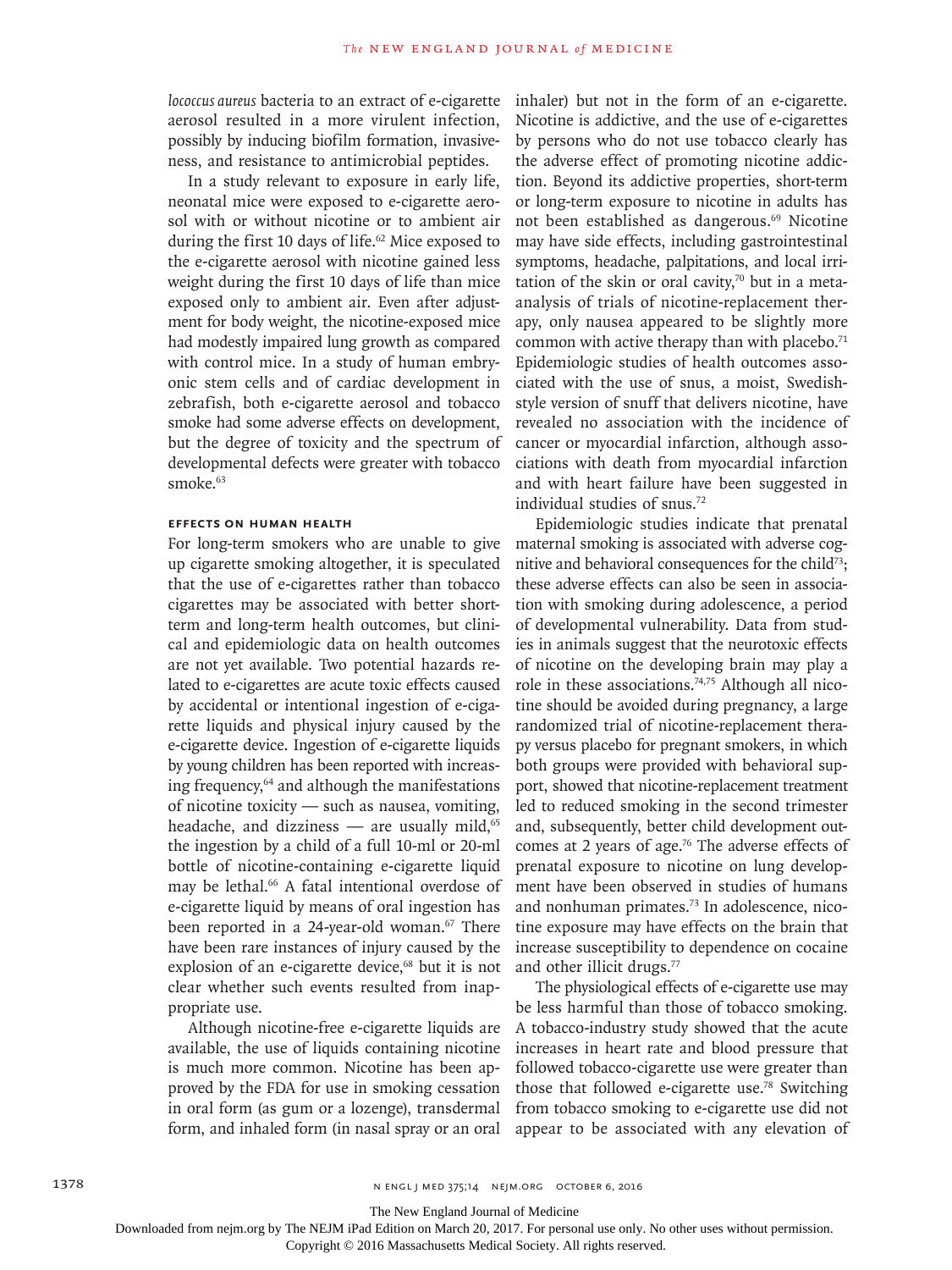blood pressure over 52 weeks, and blood pressure may decline with successful cessation of tobacco smoking.79 Tobacco smoking has been reported to cause an acute delay in myocardial relaxation and an increase in arterial stiffness that are not observed after e-cigarette use. $80,81$ E-cigarettes have been reported to cause some subtle, acute changes in pulmonary function, $82$ but the effects of use on lung function may not be as great as those associated with tobacco cigarettes.83 A small, uncontrolled study of persons with asthma who were followed for 24 months after switching from conventional cigarettes to e-cigarettes has suggested that lung function may improve and asthma symptoms may decrease after the switch to e-cigarettes.<sup>84</sup> Active and passive exposure to tobacco smoke has been observed to increase total blood counts of leukocytes, granulocytes, and lymphocytes, an effect not observed after similar exposure to e-cigarettes.<sup>85</sup> However, the relevance of these findings to future health is uncertain given the absence of data that directly address the longterm effects on health outcomes of e-cigarette use versus the use of conventional tobacco products or the use of neither product.

### Conclusions

It is clear that the use of e-cigarettes has biologic effects and possibly health-related effects on persons who do not smoke conventional tobacco products. Although some studies suggest that

smoking e-cigarettes may be less dangerous than smoking conventional cigarettes, more needs to be learned. A particular challenge in this regard is the striking diversity of the flavorings in e-cigarette liquids, since the effects on health of the aerosol constituents produced by these flavorings are unknown. At present, it is impossible to reach a consensus on the safety of e-cigarettes except perhaps to say that they may be safer than conventional cigarettes but are also likely to pose risks to health that are not present when neither product is used. Epidemiologic data indicate that e-cigarette use is growing among minors and young adults and may promote nicotine addiction in these age groups among those who would otherwise have been nonsmokers. More research is needed to understand the effectiveness of e-cigarettes as a smoking-cessation tool, to identify the health risks of e-cigarette use, and to make these products as safe as possible. Even as this research is under way, regulations that make e-cigarettes unavailable to children is warranted,<sup>86</sup> as are public health initiatives that discourage nonsmokers from smoking conventional cigarettes or using e-cigarettes.

Dr. Dinakar reports receiving speaking fees from Teva, Boehringer Ingelheim, GlaxoSmithKline, and Merck and consulting fees from Teva and MEDA; and Dr. O'Connor, receiving consulting fees from AstraZeneca and research grant support from Janssen Pharmaceuticals. No other potential conflict of interest relevant to this article was reported.

Disclosure forms provided by the authors are available with the full text of this article at NEJM.org.

#### **References**

**1.** Farsalinos KE, Polosa R. Safety evaluation and risk assessment of electronic cigarettes as tobacco cigarette substitutes: a systematic review. Ther Adv Drug Saf 2014;5:67-86.

**2.** Hajek P, Goniewicz ML, Phillips A, Myers Smith K, West O, McRobbie H. Nicotine intake from electronic cigarettes on initial use and after 4 weeks of regular use. Nicotine Tob Res 2015;17:175-9.

**3.** Zhu SH, Sun JY, Bonnevie E, et al. Four hundred and sixty brands of e-cigarettes and counting: implications for product regulation. Tob Control 2014;23:Suppl 3: iii3-9.

**4.** Green SH, Bayer R, Fairchild AL. Evidence, policy, and e-cigarettes — will England reframe the debate? N Engl J Med 2016;374:1301-3.

**5.** Fairchild AL, Bayer R. Public health: smoke and fire over e-cigarettes. Science 2015;347:375-6.

**6.** McMillen RC, Gottlieb MA, Shaefer RM, Winickoff JP, Klein JD. Trends in electronic cigarette use among U.S. adults: use is increasing in both smokers and nonsmokers. Nicotine Tob Res 2015; 17:1195-202.

**7.** Sutfin EL, McCoy TP, Morrell HE, Hoeppner BB, Wolfson M. Electronic cigarette use by college students. Drug Alcohol Depend 2013;131:214-21.

**8.** Cummins SE, Zhu SH, Tedeschi GJ, Gamst AC, Myers MG. Use of e-cigarettes by individuals with mental health conditions. Tob Control 2014;23:Suppl 3:iii48-53.

**9.** Bunnell RE, Agaku IT, Arrazola RA, et al. Intentions to smoke cigarettes among never-smoking US middle and high school electronic cigarette users: National Youth Tobacco Survey, 2011-2013. Nicotine Tob Res 2015;17:228-35.

**10.** Singh T, Arrazola RA, Corey CG, et al. Tobacco use among middle and high school students — United States, 2011– 2015. MMWR Morb Mortal Wkly Rep 2016;65:361-7.

**11.** Leventhal AM, Strong DR, Kirkpatrick MG, et al. Association of electronic cigarette use with initiation of combustible tobacco product smoking in early adolescence. JAMA 2015;314:700-7.

**12.** Paek HJ, Kim S, Hove T, Huh JY. Reduced harm or another gateway to smoking? Source, message, and information characteristics of e-cigarette videos on YouTube. J Health Commun 2014;19:545- 60.

**13.** Wills TA, Knight R, Williams RJ, Pagano I, Sargent JD. Risk factors for exclusive e-cigarette use and dual e-cigarette use and tobacco use in adolescents. Pediatrics 2015;135(1):e43-51.

**14.** Singh T, Agaku I, Arrazola R, et al. Exposure to advertisements and electronic cigarette use among US middle and high

n engl j med 375;14 nejm.org October 6, 2016 1379

The New England Journal of Medicine

Downloaded from nejm.org by The NEJM iPad Edition on March 20, 2017. For personal use only. No other uses without permission.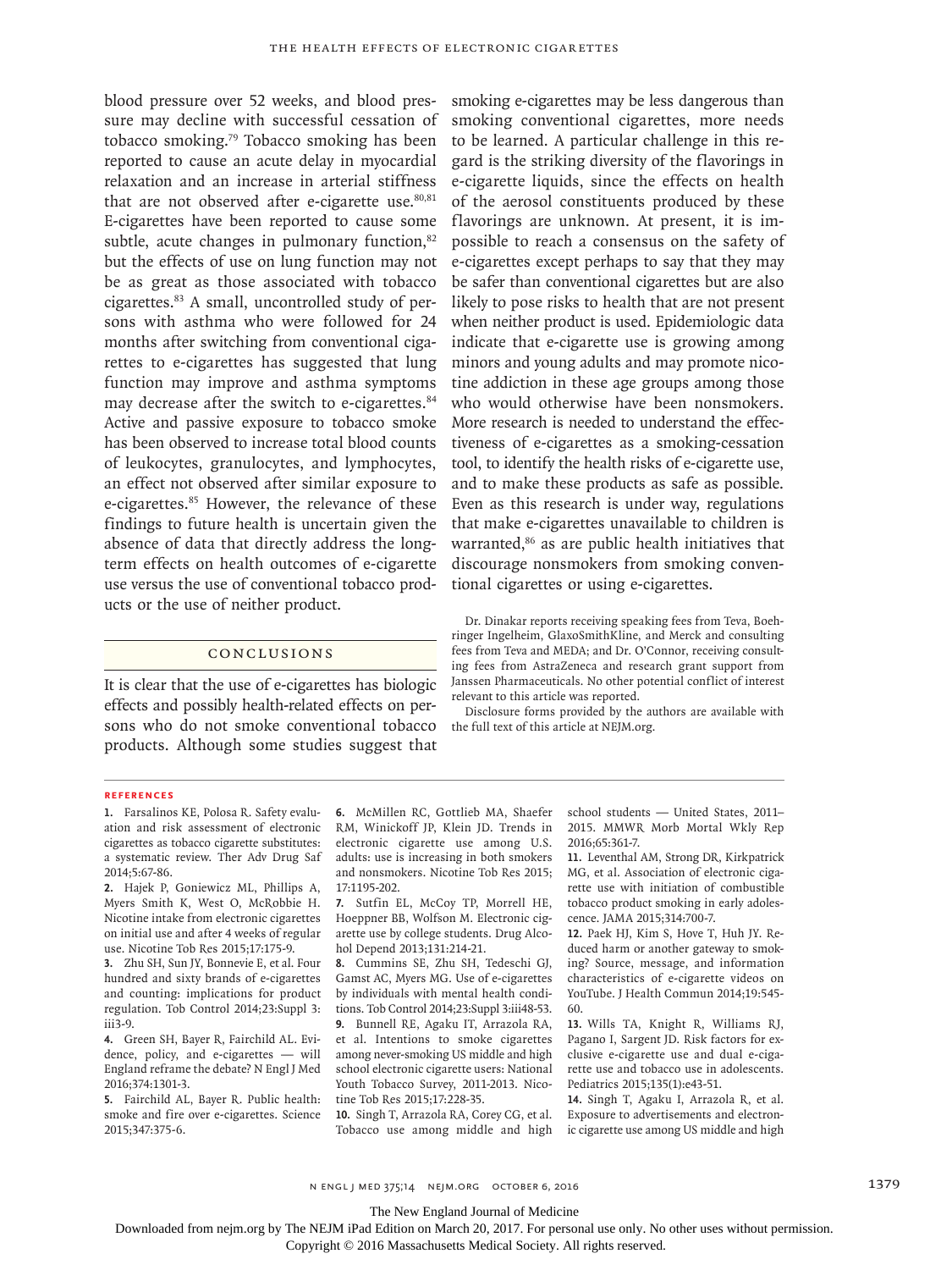school students. Pediatrics 2016 May 25 (Epub ahead of print).

**15.** Wahba P. U.S. e-cigarette sales seen rising 24.2% per year through 2018. Fortune. June 10, 2014 (http://fortune.com/ 2014/06/10/e-cigarette-sales-rising/).

**16.** Herzog B, Gerberi J. E-cigs revolutionizing the tobacco industry. Wells Fargo Securities, June 12, 2013 (http://www .smallcapfinancialwire.com/wp-content/ uploads/2013/11/E-Cigs-Revolutionizing -the-Tobacco-Industry-Interactive-Model .pdf).

**17.** Adkison SE, O'Connor RJ, Bansal-Travers M, et al. Electronic nicotine delivery systems: International Tobacco Control Four-Country Survey. Am J Prev Med 2013;44:207-15.

**18.** Brown J, Beard E, Kotz D, Michie S, West R. Real-world effectiveness of e-cigarettes when used to aid smoking cessation: a cross-sectional population study. Addiction 2014;109:1531-40.

**19.** Popova L, Ling PM. Alternative tobacco product use and smoking cessation: a national study. Am J Public Health 2013; 103:923-30.

**20.** Grana RA, Popova L, Ling PM. A longitudinal analysis of electronic cigarette use and smoking cessation. JAMA Intern Med 2014;174:812-3.

**21.** Caponnetto P, Campagna D, Cibella F, et al. EffiCiency and Safety of an eLectronic cigAreTte (ECLAT) as tobacco cigarettes substitute: a prospective 12-month randomized control design study. PLoS One 2013;8(6):e66317.

**22.** Adriaens K, Van Gucht D, Declerck P, Baeyens F. Effectiveness of the electronic cigarette: an eight-week Flemish study with six-month follow-up on smoking reduction, craving and experienced benefits and complaints. Int J Environ Res Public Health 2014;11:11220-48.

**23.** Tseng TY, Ostroff JS, Campo A, et al. A randomized trial comparing the effect of nicotine versus placebo electronic cigarettes on smoking reduction among young adult smokers. Nicotine Tob Res 2016 January 17 (Epub ahead of print).

**24.** Bullen C, Howe C, Laugesen M, et al. Electronic cigarettes for smoking cessation: a randomised controlled trial. Lancet 2013;382:1629-37.

**25.** McRobbie H, Bullen C, Hartmann-Boyce J, Hajek P. Electronic cigarettes for smoking cessation and reduction. Cochrane Database Syst Rev 2014;12:CD010216.

**26.** Kalkhoran S, Glantz SA. E-cigarettes and smoking cessation in real-world and clinical settings: a systematic review and meta-analysis. Lancet Respir Med 2016;4: 116-28.

**27.** Rahman MA, Hann N, Wilson A, Mnatzaganian G, Worrall-Carter L. E-cigarettes and smoking cessation: evidence from a systematic review and meta-analysis. PLoS One 2015;10(3):e0122544.

**28.** Renne RA, Wehner AP, Greenspan BJ,

et al. 2-Week and 13-week inhalation studies of aerosolized glycerol in rats. Inhal Toxicol 1992;4:95-111.

**29.** Varughese S, Teschke K, Brauer M, Chow Y, van Netten C, Kennedy SM. Effects of theatrical smokes and fogs on respiratory health in the entertainment industry. Am J Ind Med 2005;47:411-8.

**30.** Varlet V, Farsalinos K, Augsburger M, Thomas A, Etter JF. Toxicity assessment of refill liquids for electronic cigarettes. Int J Environ Res Public Health 2015;12: 4796-815.

**31.** Oh JA, Shin HS. Identification and quantification of several contaminated compounds in replacement liquids of electronic cigarettes by gas chromatographymass spectrometry. J Chromatogr Sci 2015; 53:841-8.

**32.** Lisko JG, Tran H, Stanfill SB, Blount BC, Watson CH. Chemical composition and evaluation of nicotine, tobacco alkaloids, pH, and selected flavors in e-cigarette cartridges and refill solutions. Nicotine Tob Res 2015;17:1270-8.

**33.** Geiss O, Bianchi I, Barahona F, Barrero-Moreno J. Characterisation of mainstream and passive vapours emitted by selected electronic cigarettes. Int J Hyg Environ Health 2015;218:169-80.

**34.** Goniewicz ML, Knysak J, Gawron M, et al. Levels of selected carcinogens and toxicants in vapour from electronic cigarettes. Tob Control 2014;23:133-9.

**35.** Farsalinos KE, Voudris V, Poulas K. Are metals emitted from electronic cigarettes a reason for health concern? A riskassessment analysis of currently available literature. Int J Environ Res Public Health 2015;12:5215-32.

**36.** Williams M, Villarreal A, Bozhilov K, Lin S, Talbot P. Metal and silicate particles including nanoparticles are present in electronic cigarette cartomizer fluid and aerosol. PLoS One 2013;8(3):e57987. **37.** Lerner CA, Sundar IK, Watson RM, et al. Environmental health hazards of e-cigarettes and their components: oxidants and copper in e-cigarette aerosols. Environ Pollut 2015;198:100-7.

**38.** Hutzler C, Paschke M, Kruschinski S, Henkler F, Hahn J, Luch A. Chemical hazards present in liquids and vapors of electronic cigarettes. Arch Toxicol 2014;88: 1295-308.

**39.** Tierney PA, Karpinski CD, Brown JE, Luo W, Pankow JF. Flavour chemicals in electronic cigarette fluids. Tob Control 2016;25(e1):e10-5.

**40.** Farsalinos KE, Kistler KA, Gillman G, Voudris V. Evaluation of electronic cigarette liquids and aerosol for the presence of selected inhalation toxins. Nicotine Tob Res 2015;17:168-74.

**41.** Barrington-Trimis JL, Samet JM, McConnell R. Flavorings in electronic cigarettes: an unrecognized respiratory health hazard? JAMA 2014;312:2493-4. **42.** Farsalinos KE, Gillman IG, Melvin

MS, et al. Nicotine levels and presence of selected tobacco-derived toxins in tobacco flavoured electronic cigarette refill liquids. Int J Environ Res Public Health 2015;12: 3439-52.

**43.** Kosmider L, Sobczak A, Fik M, et al. Carbonyl compounds in electronic cigarette vapors: effects of nicotine solvent and battery output voltage. Nicotine Tob Res 2014;16:1319-26.

**44.** Jensen RP, Luo W, Pankow JF, Strongin RM, Peyton DH. Hidden formaldehyde in e-cigarette aerosols. N Engl J Med 2015;372:392-4.

**45.** Nitzkin JL, Farsalinos K, Siegel M. More on hidden formaldehyde in e-cigarette aerosols. N Engl J Med 2015;372: 1575.

**46.** Misra M, Leverette RD, Cooper BT, Bennett MB, Brown SE. Comparative in vitro toxicity profile of electronic and tobacco cigarettes, smokeless tobacco and nicotine replacement therapy products: e-liquids, extracts and collected aerosols. Int J Environ Res Public Health 2014;11: 11325-47.

**47.** Wu Q, Jiang D, Minor M, Chu HW. Electronic cigarette liquid increases inflammation and virus infection in primary human airway epithelial cells. PLoS One 2014;9(9):e108342.

**48.** Willershausen I, Wolf T, Weyer V, Sader R, Ghanaati S, Willershausen B. Influence of e-smoking liquids on human periodontal ligament fibroblasts. Head Face Med 2014;10:39.

**49.** Bahl V, Lin S, Xu N, Davis B, Wang YH, Talbot P. Comparison of electronic cigarette refill fluid cytotoxicity using embryonic and adult models. Reprod Toxicol 2012;34:529-37.

**50.** Romagna G, Allifranchini E, Bocchietto E, Todeschi S, Esposito M, Farsalinos KE. Cytotoxicity evaluation of electronic cigarette vapor extract on cultured mammalian fibroblasts (ClearStream-LIFE): comparison with tobacco cigarette smoke extract. Inhal Toxicol 2013;25:354-61.

**51.** Farsalinos KE, Romagna G, Allifranchini E, et al. Comparison of the cytotoxic potential of cigarette smoke and electronic cigarette vapour extract on cultured myocardial cells. Int J Environ Res Public Health 2013;10:5146-62.

**52.** Rubenstein DA, Hom S, Ghebrehiwet B, Yin W. Tobacco and e-cigarette products initiate Kupffer cell inflammatory responses. Mol Immunol 2015;67:2 Pt B: 652-60.

**53.** Cervellati F, Muresan XM, Sticozzi C, et al. Comparative effects between electronic and cigarette smoke in human keratinocytes and epithelial lung cells. Toxicol In Vitro 2014;28:999-1005.

**54.** Neilson L, Mankus C, Thorne D, Jackson G, DeBay J, Meredith C. Development of an in vitro cytotoxicity model for aerosol exposure using 3D reconstructed human airway tissue: application for assess-

1380 **n engl j med 375;14 NEMORG** OCTOBER 6, 2016

The New England Journal of Medicine

Downloaded from nejm.org by The NEJM iPad Edition on March 20, 2017. For personal use only. No other uses without permission.